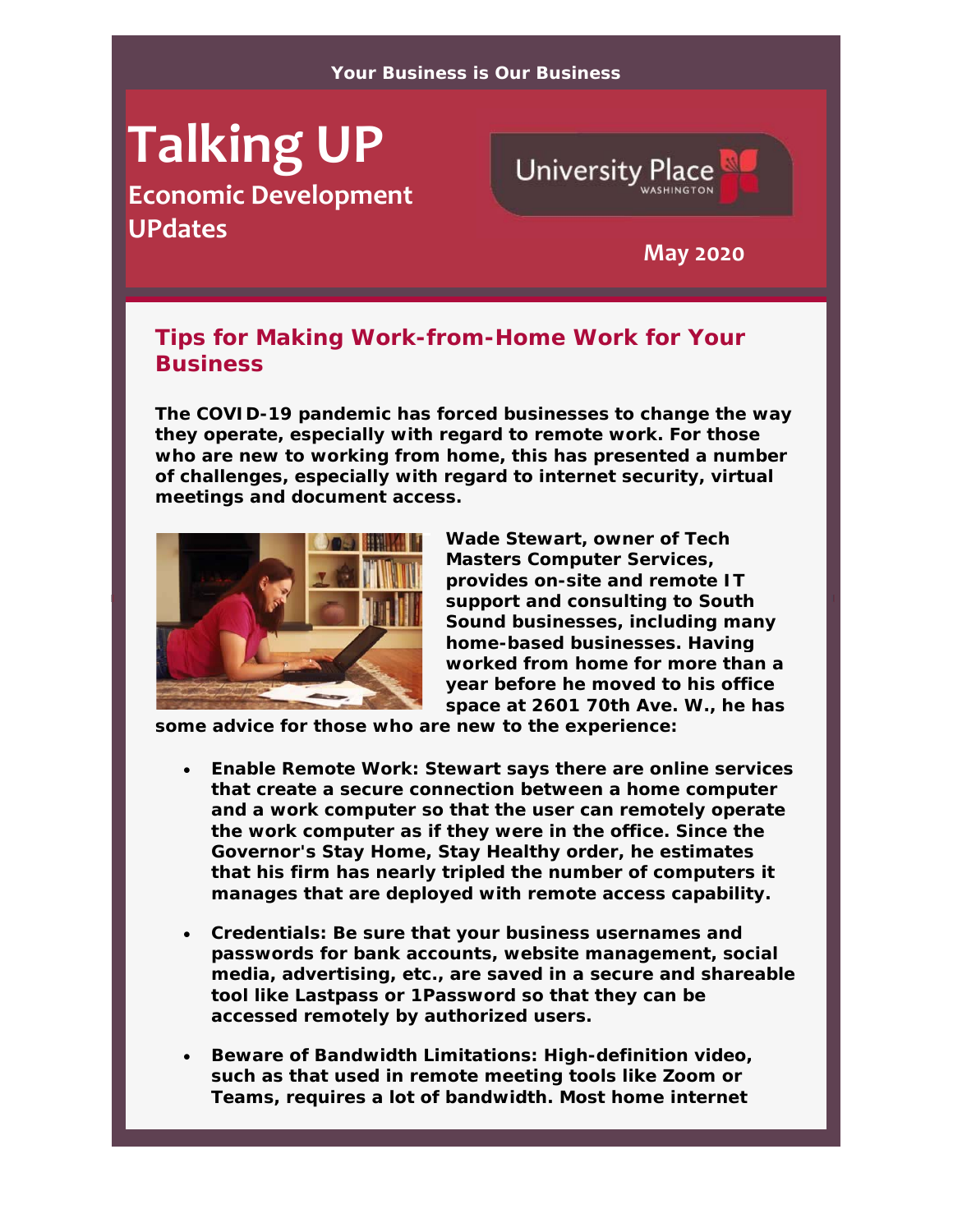**systems are unable to handle multiple people using the network for video, file sharing, etc., at the same time.** 

- **Power Limitations: Employees working remotely may discover that their home computers lack the storage space and internal processors that make it possible to use cloud storage tools such as Dropbox or OneDrive.**
- **Security: Stewart says many home networks may not be properly firewalled and home computers might lack protection against hacking. This makes them susceptible to ransomware, wire transfer theft, or worse. "Many businesses are not using good security processes and there is worry that come this fall, there will be a big spike in cybercrime that will hit small businesses," Stewart says.**

**Stewart has written several blogs about these timely topics. Read more of his insights here.** 

## **Protect Your Employees During an Emergency**

**As the COVID-19 pandemic has shown us, emergencies can take all shapes and sizes: natural, manmade, viral, etc. Now more than ever, it is a good time to review your preparations for keeping your employees safe during any kind of emergency.** 



**The Federal Emergency Management Agency (FEMA) recommends you take these steps:** 

- **Communicate: Review how you will connect with employees in emergency situations -- before, during and after a disaster. Whether via email, phone trees or a passwordprotected portal on your company website, make sure employees understand where they can get information - and where they can share information, including ways to communicate to you that they are safe. These plans should also include accommodations for employees with disabilities. Make sure you ask in advance the best way to communicate with them in an emergency. For on-site emergencies, have plans in place to assist employees with mobility, vision or hearing limitations.**
- **Stock Up: Have a ready supply of fresh water and nonperishable food on hand should you need to shelter-in-**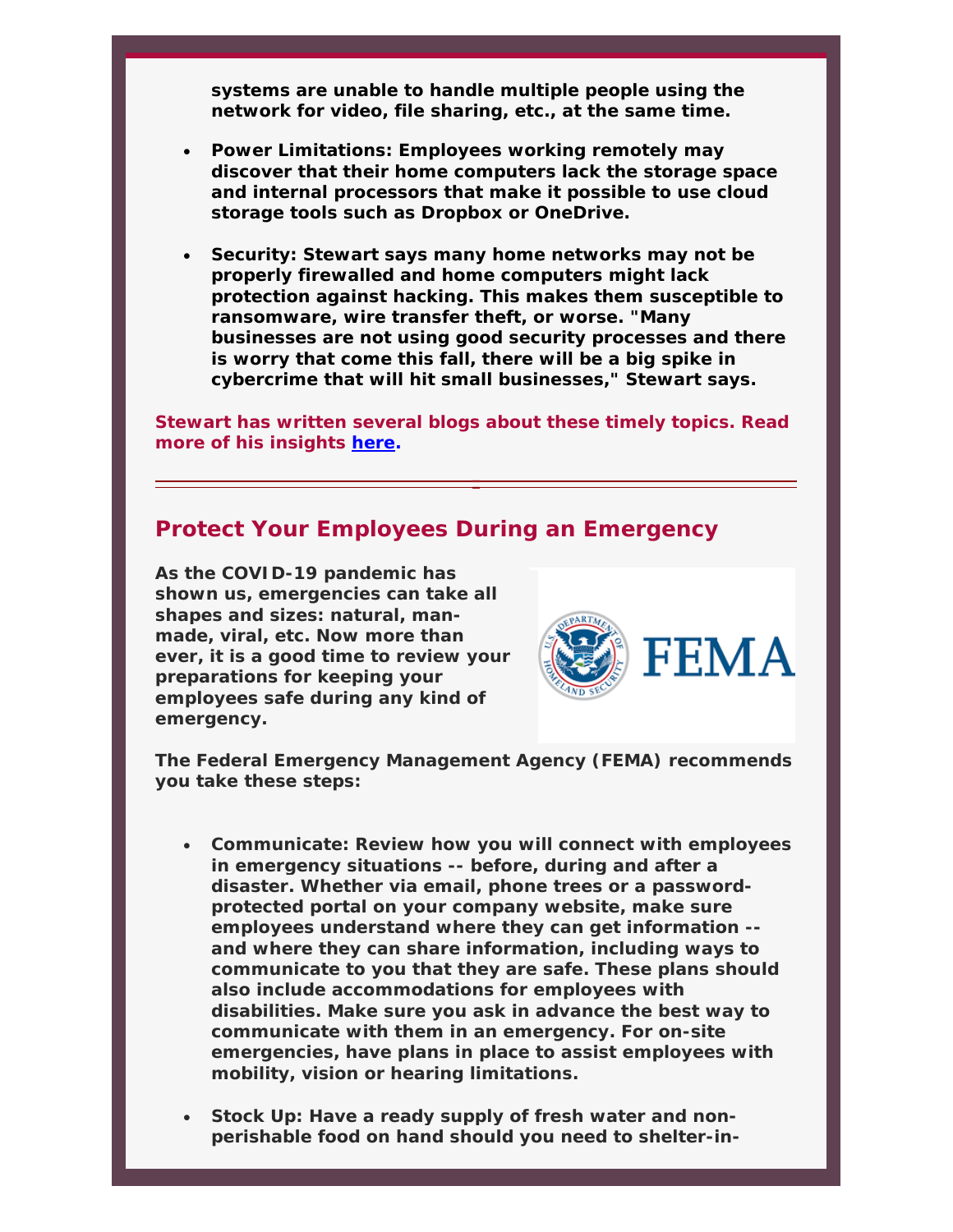**place. Make sure your office has a battery-powered commercial radio and a NOAA weather radio with an alert function and extra batteries. In addition to flashlights and a first aid kit, make sure you have dust or filter masks, plastic sheeting and duct tape on hand to "seal the room" should it become necessary.** 

- **Store It: Keep copies of important records including insurance policies, employee contact and identification information, bank account records, supplier and shipping contact lists, computer backups, and other priority documents in a waterproof, fireproof portable container.**
- **Have-and Practice-Your Evacuation Plan: If you need to vacate your space quickly, make sure you have a plan to evacuate workers, customers and visitors safely and quickly. Plan two exit paths and post maps that show how to reach those exits from every space within your office. Designate an assembly site near your facility and another in the general area in case you have to move farther away. Practice the evacuation plan regularly and designate an employee(s) who is responsible for accounting for all workers, visitors and customers.**
- **Coordinate with Neighbors: Speak to other businesses in your building or industrial complex and conduct evacuation drills and other emergency exercises together. This will help eliminate confusion and assist first responders when they arrive on site.**

**You can view FEMA's "Every Business Should Have a Plan" booklet here. Local businesses should also consider enrolling in the U.P. Police Department's free Public Safety Classes, which include a session called "Three Days and Beyond." This class provides practical, valuable and life-saving tips on how to be prepared for a lengthy public emergency. Watch the City's website for updates on when Public Safety Classes will resume.** 

## **Visit the City's COVID-19 Business Support Page**



**The U.P. Economic Development Department gets regular updates on new sources of funding, training and support available to businesses during the COVID-19 outbreak and recovery period. The Business Support page on the City's website is a repository of this critical information. It provides links to resources available to businesses as they try to navigate** 

**the maze of survival and recovery in these unprecedented times.**